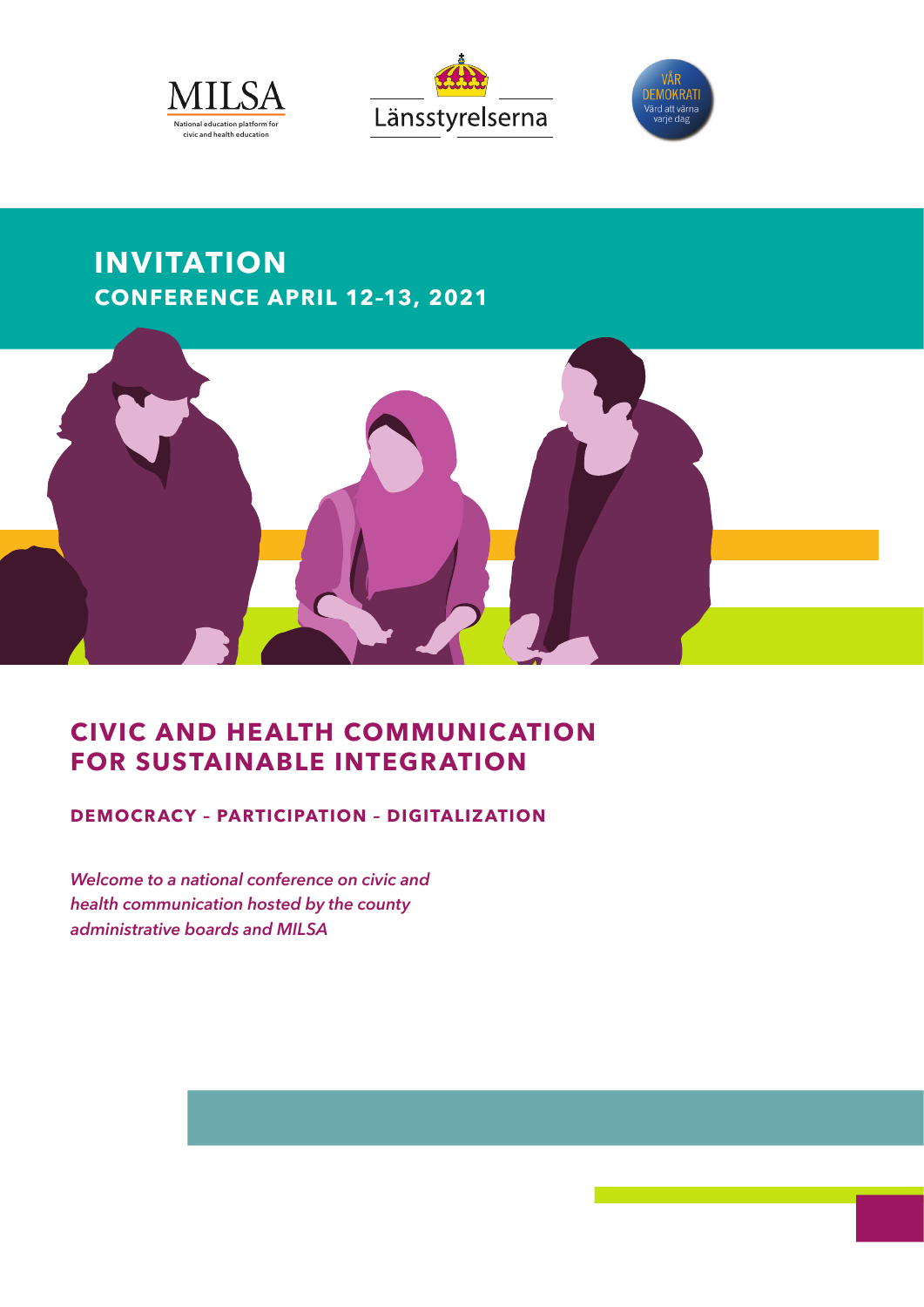## **CONFERENCE PROGRAMME**

## **MONDAY, APRIL 12, 13:00–16:00**

## *13:00 Welcome*

The conference is opened by Anneli Hulthén, Governor of Skåne

### *Introduction*

*The importance of civic orientation for a vibrant democracy* **Andreas Norlén,** The Speaker of the Riksdag

*Integration and participation - a prerequisite for democracy* **Elin Olsson,** State Secretary at the Ministry of Employment

#### *14:05 PAUSE*

### *14:15 Civic and health communication – a tool for health and social participation* Panel discussion with

**Ing-Marie Wieselgren,** Project Manager, Assignment Mental Health at the Swedish Association for Local Authorities and Regions **Erik Amnå,** Professor Emeritus in Political Science, Örebro University **Ziad Jomaa,** Director Civic and Health Communication Skåne, the County Administrative Board Skåne **Hiba Qatanani,** Civic and Health Communicator, Municipality of Uppsala

The conversation is moderated by **Katarina Carlzén**, Head of Development, Partnership Skåne and Project Manager, MILSA educational platform, the County Administrative Board Skåne

#### *15:00 PAUSE*

#### *15:10 Civic and health communication from a human rights perspective*

Lecture by **Elena Namli,** Professor of Ethics at the Faculty of Theology, Uppsala University *One goal of integration practices, such as the civic and health communication, is to strengthen democracy and enable all people to become active citizens. How does a human rights perspective contribute to this? What interpretations of human rights may weaken democracy rather than strengthen it?*

*16:00 Thank you for today – see you tomorrow at 09:00*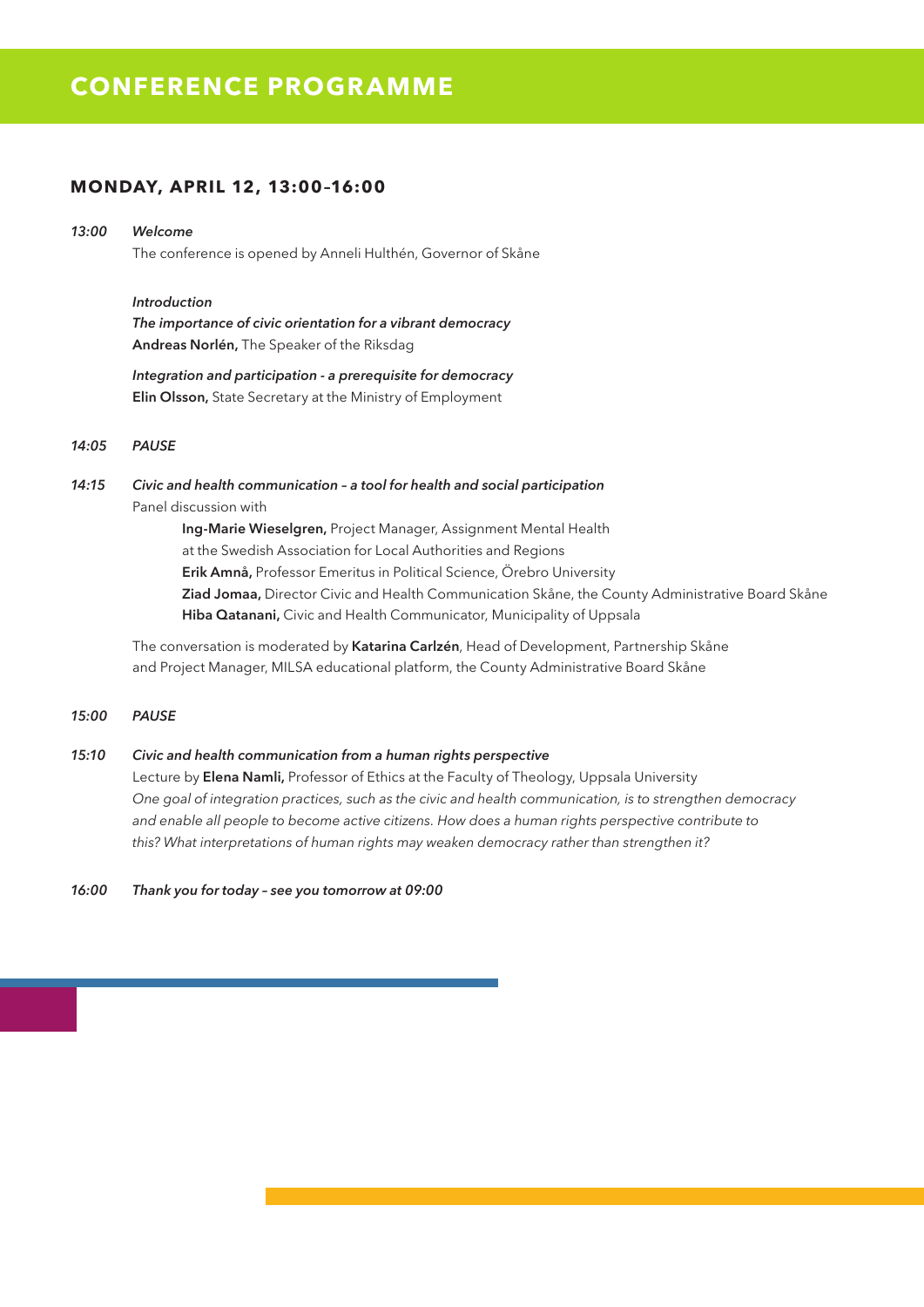## **TUESDAY, APRIL 13, 09:00–16:00**

#### *09:00 Welcome*

#### *Introduction*

*The county administrative boards' view of the Civic and Health Orientation and MILSA as a facilitator of high standards and national equity* **Johan Blom,** Deputy County Governor of Värmland

*09:15 Culture-sensitive Civic and Health Communication in the migrants' mother tongue – a promising tool of COVID-19 Infodemic Response in Sweden, ensured by MILSA national network (simultaneously translated to Swedish)* **Anette Agardh,** Professor of Global health, Lund University **Ziad Jomaa,** Director Civic and Health Communication Skåne, the County Administrative Board Skåne

*The urgency of knowledge, practical tools and collaboration in producing sustainable solutions to present day challenges (simultaneously translated to Swedish)* **Dr Santino Severoni,** Director, Health and Migration Program (PHM), Office of the Deputy Director-General World Health Organization

#### *The film "After the Flight" is shown*

#### *10:30 PAUSE (10 min)*

*10:40 MILSA educational platform for civic and health communication, evaluations and analyses* **Pia Svensson,** PhD Candidate in Social medicine and Global health, Lund university **Josefin Wångdahl,** PhD Public Health, Uppsala university **Caroline Tomsfelt,** researcher MILSA, the County Administrative Board Skåne **Rajia Addo Faddaoui,** management consultant Ramboll Sweden

#### *The status and future of civic orientation*

**Torgny Ängquist,** the county administrative boards' national working group on civic orientation, the County Administrative Board Skåne

*National materials on civic orientation* **Emma Johansson Thoong,** Informationsverige.se, the County Administrative Board Västra Götaland

*Launch of MILSA tools and materials – ready for implementation* **Klara Steinvall,** MILSA, the County Administrative Board Skåne

### *12:15 LUNCH*

*13:00 Civic orientation for a sustainable integration – presentation by the authors, MILSA* **Erik Amnå,** professor emeritus Political Science, Örebro university **Mikael Stigendal,** professor Sociology, Malmö university

*14:00 PAUSE*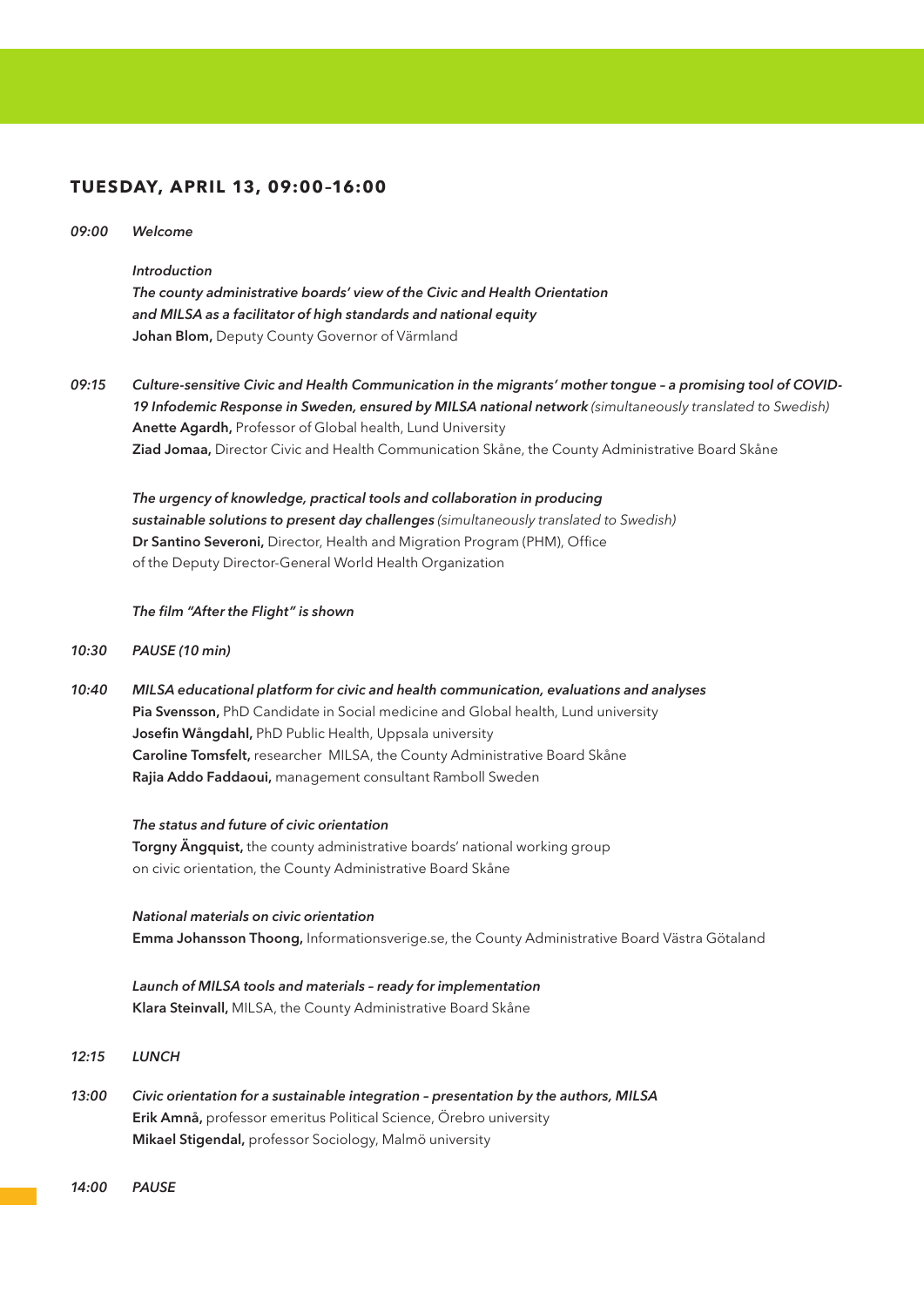#### *14:10 Elective seminars (30 min)*

- *1. Digital learning practical methods and tips* **Patricia Diaz,** pedagogical developer and doctoral student, Royal Institute of Technology
- *2. MILSA Parenting Support example from Uppsala Municipality* **Hiba Qatanani,** Civic and Health Communicator, the Municipality of Uppsala **Anneli Sallin,** dep. Principal, Adult Education, Municipality of Uppsala *Moderator:* **Kerstin Selén**, Sensus Riksförbund
- *3. How do we reach out during a societal crisis? Covid-19 and culturally sensitive communication* **Anette Agardh,** Professor of Global Health, Lund University **Ziad Jomaa,** Director Civic and Health Communication in Skåne **Christina Andersson,** Risk Communicator, Swedish Civil Contingencies Agency **Karina Godoy,** Analyst, Public Health Scientist and Microbiologist PhD, Public Health Agency of Sweden *Moderator:* **Najoua Maniar,** Civic and Health Communicator, Municipality of Borås
- *4. Method tool bank for Civic Orientation and Health Communication at Informationsverige.se* **Emma Johansson Thoong,** Informationsverige.se, the County Administrative Board Västra Götaland **Klara Steinvall,** MILSA, the County Administrative Board Skåne *Moderator:* **Sondos Sandgren,** Civic and Health Communicator, Municipality of Luleå
- *5. Intersectoral collaboration with civil Society within the civic orientation synergies and potential* **Henrik Nilsson,** Process Leader, The Civil Society Network in the county of Skåne **Libertad Ruiz Costa,** Process Leader and Case Manager, Save the Children **Sofia Gerdes,** Project Leader RådRum, IM *Moderator:* **Islam Rezeq,** Civic and Health Communicator, the County Administrative Board Skåne

*14:40 PAUSE*